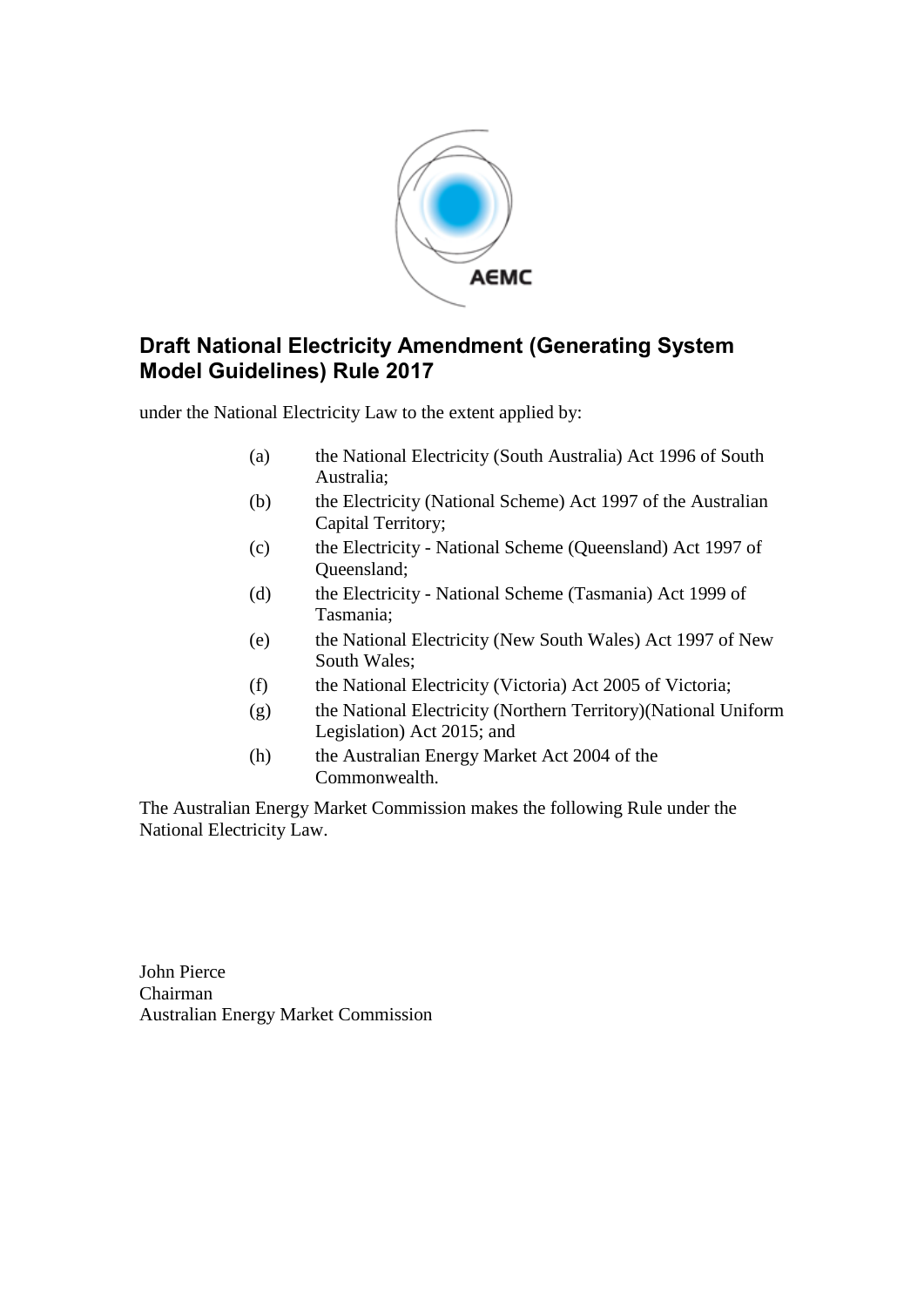### **Draft National Electricity Amendment (Generating System Model Guidelines) Rule 2017**

#### **1 Title of Rule**

This Rule is the *Draft National Electricity Amendment (Generating System Model Guidelines) Rule 2017*.

### **2 Commencement**

Schedules 1, 2, 3 and 4 commence operation on the date that is one year after the rule is made.

Schedule 5 commences operation on the date the rule is made.

#### <span id="page-1-0"></span>**3 Amendment of the National Electricity Rules**

The National Electricity Rules are amended as set out in [Schedule 1.](#page-2-0)

### <span id="page-1-1"></span>**4 Amendment of the National Electricity Rules**

The National Electricity Rules are amended as set out in [Schedule 2.](#page-3-0)

# <span id="page-1-2"></span>**5 Amendment of the National Electricity Rules**

The National Electricity Rules are amended as set out in [Schedule 3.](#page-4-0)

### <span id="page-1-3"></span>**6 Amendment of the National Electricity Rules**

The National Electricity Rules are amended as set out in [Schedule 4.](#page-12-0)

### <span id="page-1-4"></span>**7 Savings and Transitional Amendments to the National Electricity Rules**

The National Electricity Rules are amended as set out in [Schedule 5.](#page-13-0)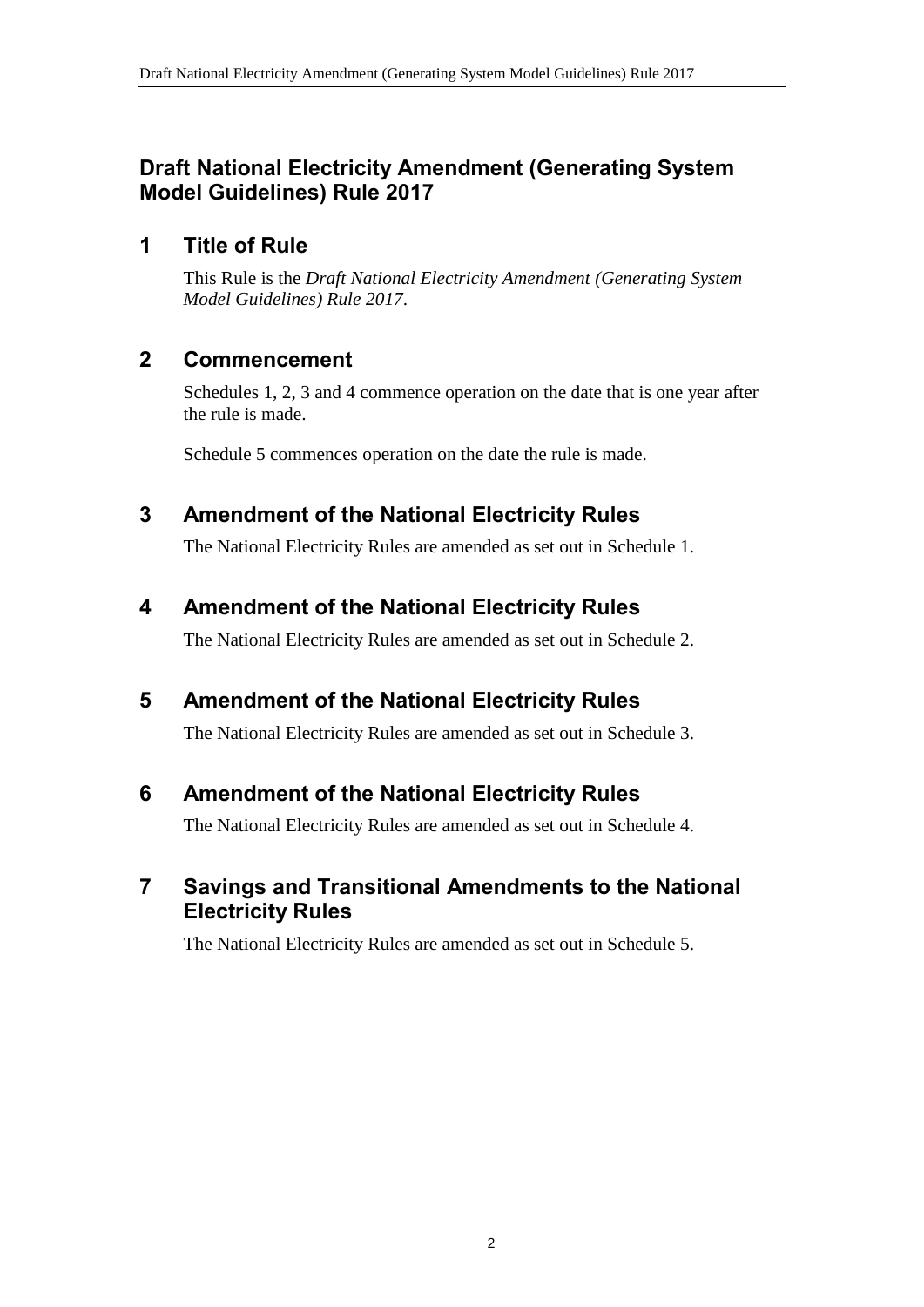### <span id="page-2-0"></span>**Schedule 1 Amendment to the National Electricity Rules**

[\(Clause 3\)](#page-1-0)

#### **[1] Clause 3.11.5 Tender process for network support and control ancillary services**

Omit clause 3.11.5(b)(5) and substitute:

(5) a requirement for a tenderer to provide sufficient data, models and parameters for relevant *plant* in accordance with the requirements specified in the *Power System Model Guidelines*, the *Power System Design Data Sheet* and the *Power System Setting Data Sheet*, to facilitate a thorough assessment of the *network* impacts and *power station* impacts of the use of the relevant *network support and control ancillary service*;

#### **[2] Clause 3.11.9 Acquisition of system restart ancillary services by AEMO**

Omit clause 3.11.9(g) and substitute:

(g) A prospective *SRAS Provider* must provide to *AEMO* sufficient data, models and parameters of relevant *plant* in accordance with the requirements specified in the *Power System Model Guidelines*, the *Power System Design Data Sheet* and the *Power System Setting Data Sheet*, to facilitate a thorough assessment of the *network* impacts and *power station* impacts of the use of the relevant *system restart ancillary service*.

# **[3] Clause 3.13.3 Standing data**

After clause 3.13.3(k), insert:

(k1) *AEMO* must set out in the *Power System Model Guidelines* the circumstances in which *AEMO* will consider the information under clause 3.13.3(k)(2) to be reasonably required by a *Registered Participant*.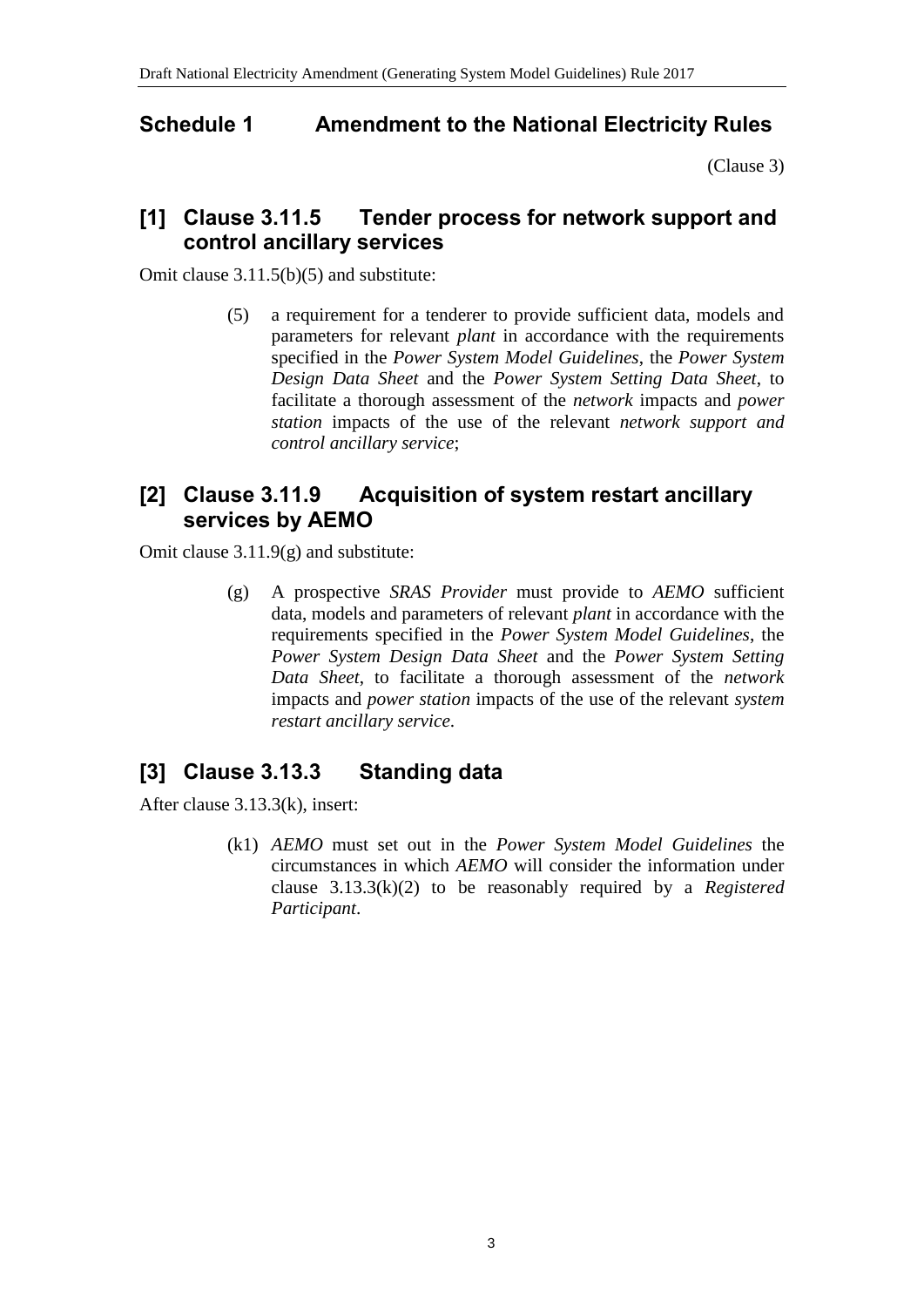### <span id="page-3-0"></span>**Schedule 2 Amendment to the National Electricity Rules**

[\(Clause 4\)](#page-1-1)

#### **[1] Clause 4.3.4 Network Service Providers**

After clause 4.3.4(i), insert:

- (j) If in *AEMO*'s reasonable opinion, there is a risk that an alteration to a *network element* will adversely affect *network capability*, *power system security*, quality or reliability of *supply*, i*nter-regional power transfer capability* or the use of a *network* by a *Network User*, *AEMO* may request, and following such request, the relevant *Network Service Provider* must provide to *AEMO*, the following kinds of information:
	- (1) a set of functional block diagrams, including all functions between feedback signals and output;
	- (2) the parameters of each functional block, including all settings, gains, time constants, delays, deadbands and limits;
	- (3) the characteristics of non-linear elements;
	- (4) encrypted models in a form suitable for the software simulation products nominated by *AEMO* in the *Power System Model Guidelines*;
	- (5) where available, model source code associated with the model in subparagraph (4) in an unencrypted form suitable for at least one of the software simulation products nominated by *AEMO* in the *Power System Model Guidelines*, and in a form that would allow conversion for use with other software simulation products by *AEMO* as nominated in the *Power System Model Guidelines*; and
	- (6) any other information specified in the *Power System Model Guidelines*, *Power System Design Data Sheet* and *Power System Setting Data Sheet*,

with sufficient detail for *AEMO* to perform *power system* simulation studies in accordance with the requirements and circumstances specified in the *Power System Model Guidelines*.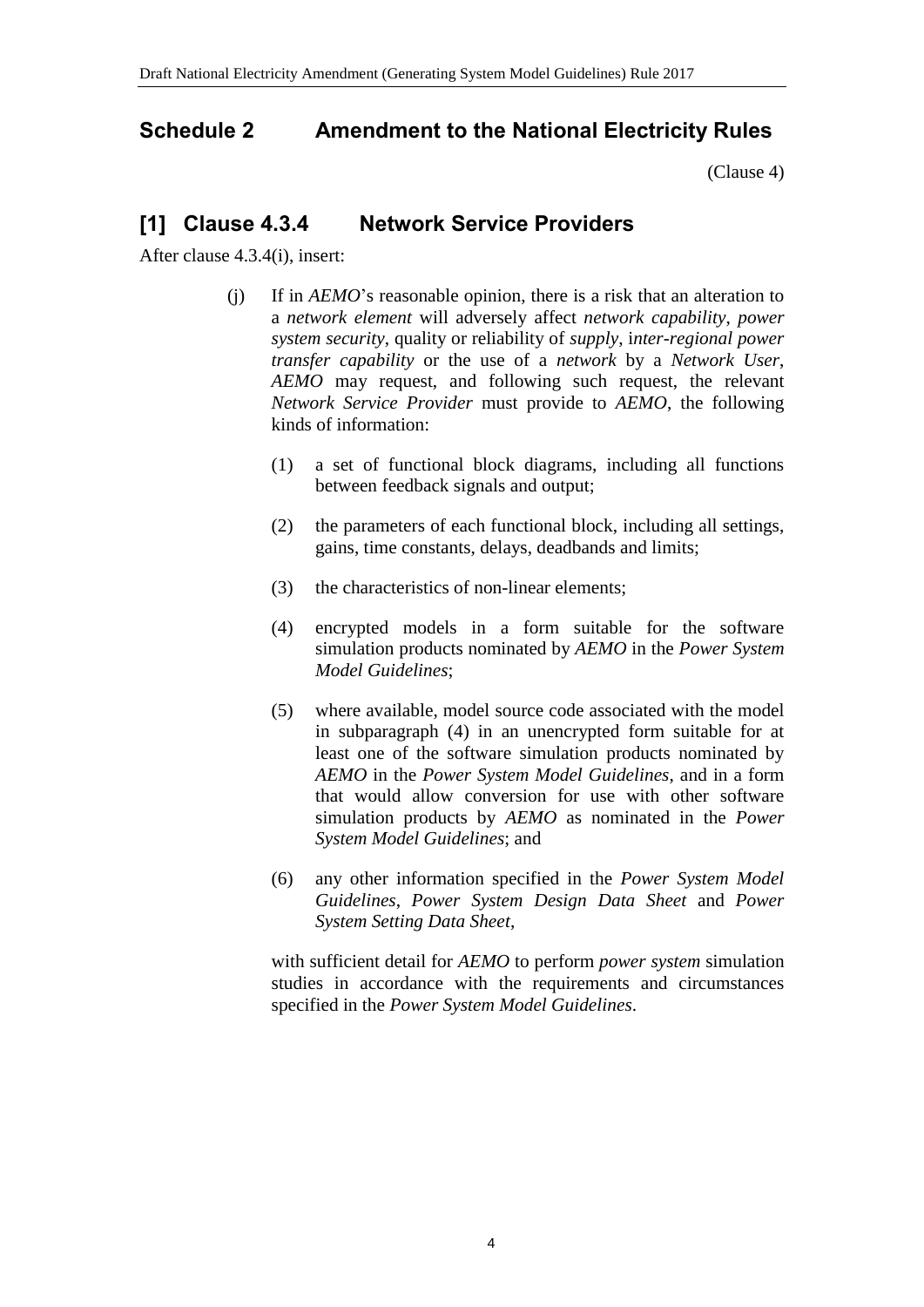## <span id="page-4-0"></span>**Schedule 3 Amendment to the National Electricity Rules**

[\(Clause 5\)](#page-1-2)

# **[1] Clause 5.2.5 Obligations of Generators**

In clause  $5.2.5(b)(5)$ , omit "and" at the end of the clause.

## **[2] Clause 5.2.5 Obligations of Generators**

In clause  $5.2.5(b)(6)$ , omit "." at the end of the clause and substitute "; and".

## **[3] Clause 5.2.5 Obligations of Generators**

After clause 5.2.5(b)(6), insert:

(7) if requested by *AEMO*, provide to *AEMO* and the relevant *Network Service Provider*, information of the type described in clause S5.2.4 in accordance with the requirements and circumstances specified in the *Power System Model Guidelines*, the *Power System Design Data Sheet* and the *Power System Setting Data Sheet*.

# **[4] Clause 5.2.5 Obligations of Generators**

After clause 5.2.5(b), insert:

(c) All information provided to *AEMO* or the relevant *Network Service Provider* under clause 5.2.5(b)(7) must be treated as *confidential information* by those recipients.

## **[5] Clause 5.3.9 Procedure to be followed by a Generator proposing to alter a generating system**

In clause 5.3.9(a), omit "." at the end of the clause and substitute "or in the circumstances specified in the *Power System Model Guidelines* where, in *AEMO's* reasonable opinion, there is a risk that the alteration will adversely affect *network capability*, *power system security*, quality or reliability of *supply*, *inter-regional power transfer capability* or the use of a *network* by another *Network User*."

## **[6] Clause 5.3.9 Procedure to be followed by a Generator proposing to alter a generating system**

Omit clause 5.3.9(b)(2), and substitute:

(2) in respect of the proposed alteration to the *generating system*, details of the *generating unit* design data and *generating unit* setting data in accordance with the *Power System Model Guidelines*, *Power System Design Data Sheet* and *Power System Setting Data Sheet*; and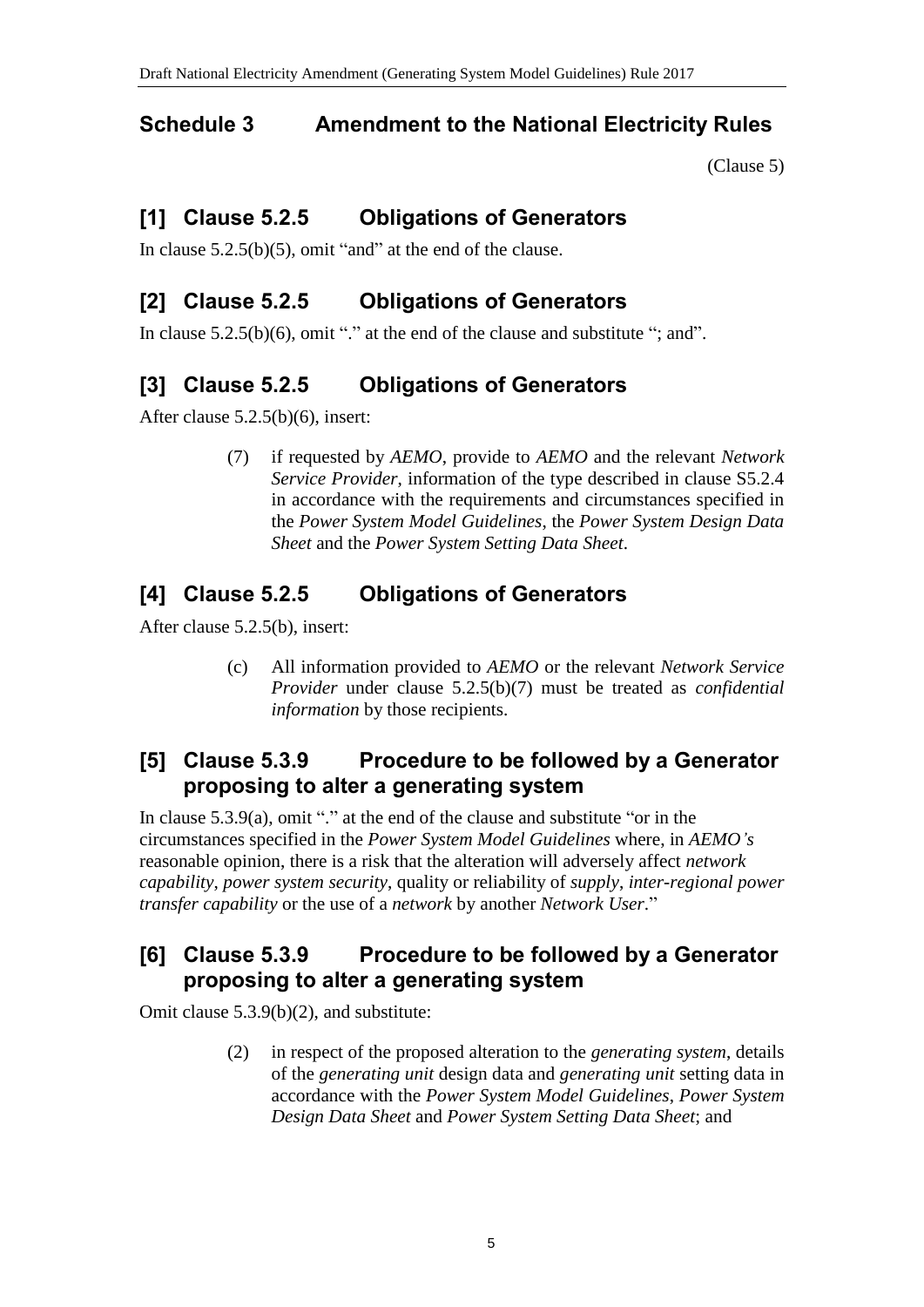#### **[7] Clause 5.7.6 Tests of generating units requiring changes to normal operation**

In clause 5.7.6(b)(2), omit "*Generating System Model Guidelines*" and substitute "*Power System Model Guidelines*".

### **[8] Clause 5.7.6 Tests of generating units requiring changes to normal operation**

In clause 5.7.6(h), omit "*Generating System Model Guidelines*" and substitute "*Power System Model Guidelines*".

# **[9] Schedule 5.2.4 Provision of information**

In clause  $S5.2.4(b)(5)(ii)$ , omit "and".

# **[10] Schedule 5.2.4 Provision of information**

In clause  $S5.2.4(b)(5)(iii)$ , omit "," and substitute "; and".

## **[11] Schedule 5.2.4 Provision of information**

After clause S5.2.4(b)(5)(iii), insert:

- (iv) encrypted models in a form suitable for the software simulation products nominated by *AEMO* in the *Power System Model Guidelines*; and
- (v) any other information specified in the *Power System Model Guidelines*, *Power System Design Data Sheet* and *Power System Setting Data Sheet*,

# **[12] schedule 5.2.4 Provision of information**

In clause S5.2.4(b)(5), omit "load flow and dynamic simulation studies" and substitute "*power system* simulation studies".

# **[13] Schedule 5.2.4 Provision of information**

Omit clause S5.2.4(b)(6), and substitute:

(6) to *AEMO*, where available, the model source code associated with the *power system* simulation model in subparagraph (5) in an unencrypted form suitable for at least one of the software simulation products nominated by *AEMO* in the *Power System Model Guidelines*, and in a form that would allow conversion for use with other software products by *AEMO* as nominated in the *Power System Model Guidelines*;

### **[14] Schedule 5.2.4 Provision of information**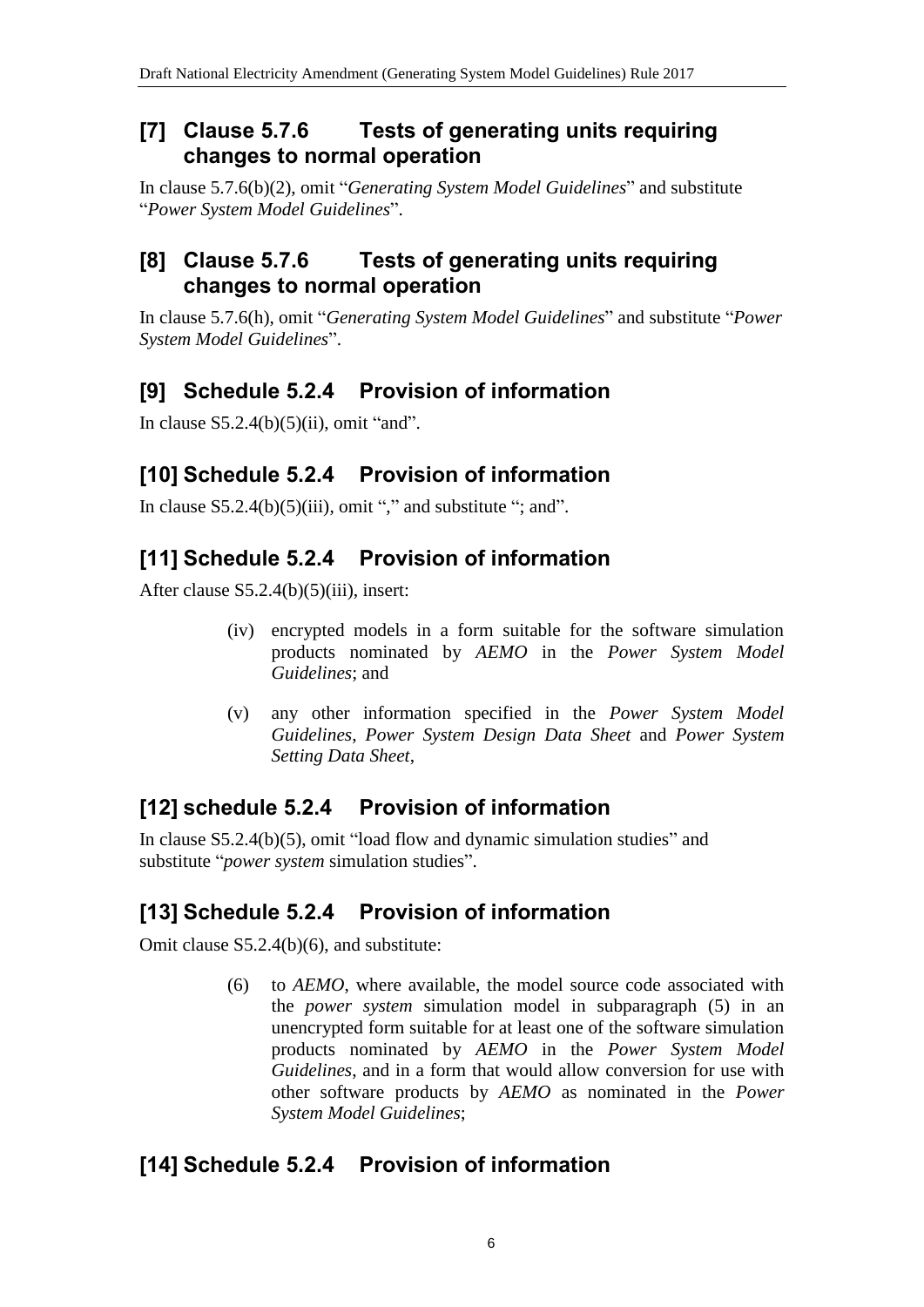In clause S5.2.4(c)(2), omit "*Generating System Model Guidelines*" and substitute "*Power System Model Guidelines*".

## **[15] Schedule 5.2.4 Provision of information**

In clause  $S5.2.4(c)(2)$ , omit "." at the end of the clause and substitute "and (where applicable) specialised *power system* studies.".

## **[16] Schedule 5.3.1 Information**

After clause S5.3.1(a) insert:

- (a1) Before a *Network User connects* any new or additional equipment to a *network* that is intended to consume or use in excess of 20,000 MWh per annum, the *Network User* must submit the following kinds of information to *AEMO* about the *control systems* of the equipment:
	- (1) a set of functional block diagrams, including all functions between feedback signals and output;
	- (2) the parameters of each functional block, including all settings, gains, time constants, delays, deadbands and limits;
	- (3) the characteristics of non-linear elements;
	- (4) encrypted models in a form suitable for the software simulation products nominated by *AEMO* in the *Power System Model Guidelines*;
	- (5) where available, model source code associated with the model in subparagraph (4) in an unencrypted form suitable for at least one of the software simulation products nominated by *AEMO* in the *Power System Model Guidelines* and in a form that would allow conversion for use with other software simulation products by *AEMO* as nominated in the *Power System Model Guidelines*; and
	- (6) any other information specified in the *Power System Model Guidelines*, *Power System Design Data Sheet* and *Power System Setting Data Sheet*,

with sufficient detail for *AEMO* to perform power system simulation studies in accordance with the requirements and circumstances specified in the *Power System Model Guidelines*.

# **[17] Clause S5.5.2 Categories of data**

In clause S5.5.2, omit "*Generating System Model Guidelines*" and substitute "*Power System Model Guidelines*".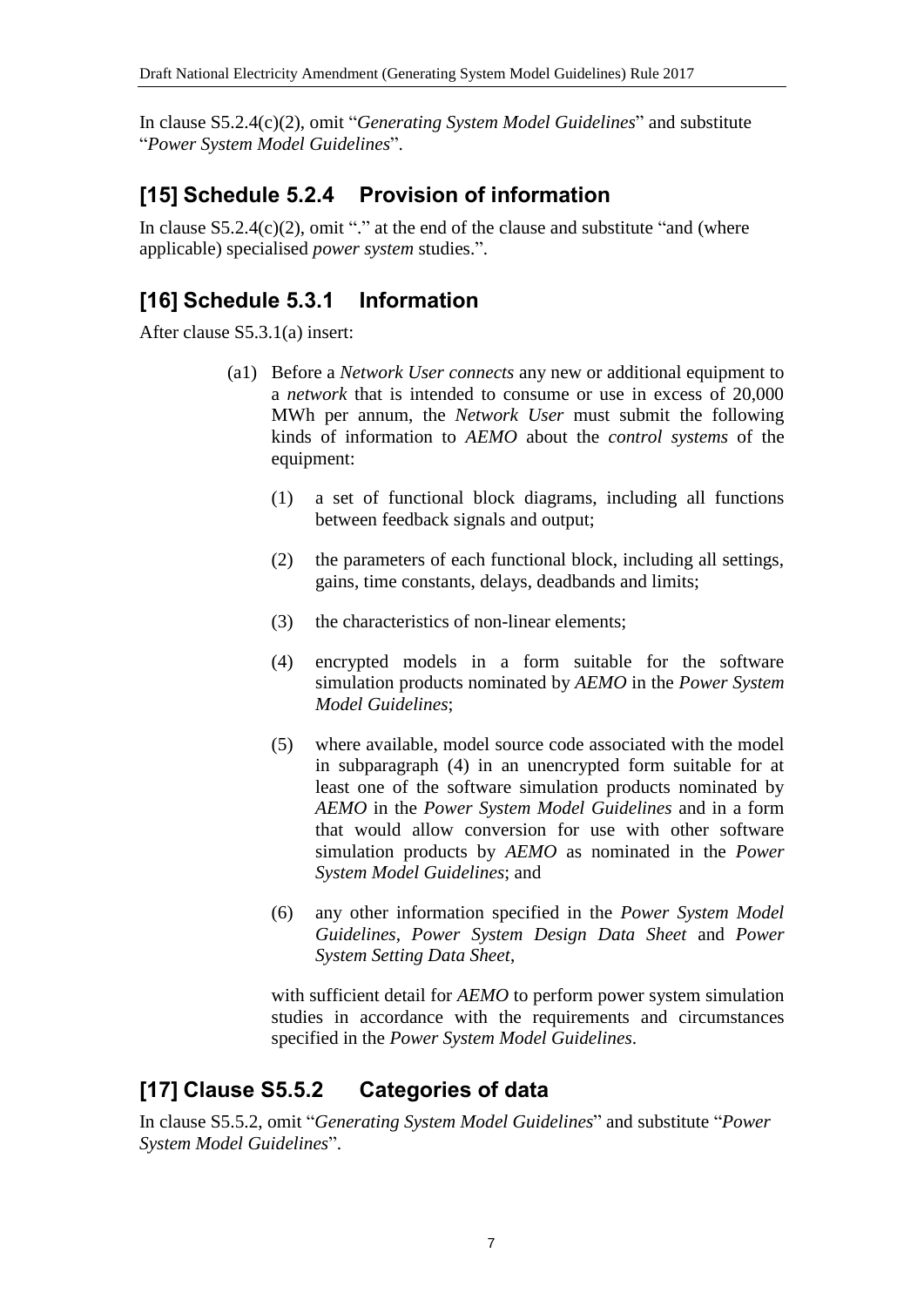## **[18] Clause S5.5.2 Categories of data**

In clause S5.5.2, omit "*Generating System Design Data Sheet*" and substitute "*Power System Design Data Sheet*".

# **[19] Clause S5.5.2 Categories of data**

In clause S5.5.2, omit "*Generating System Setting Data Sheet*" and substitute "*Power System Setting Data Sheet*".

## **[20] Clause S5.5.4 Data requirements**

In clause S5.5.4, omit "*Generating System Model Guidelines*" and substitute "*Power System Model Guidelines*".

## **[21] Clause S5.5.4 Data requirements**

In clause S5.5.4, omit "*Generating System Design Data Sheet*" and substitute "*Power System Design Data Sheet*".

## **[22] Clause S5.5.4 Data requirements**

In clause S5.5.4, omit "*Generating System Setting Data Sheet*" and substitute "*Power System Setting Data Sheet*".

## **[23] Clause S5.5.5 Asynchronous generating unit data**

In clause S5.5.5, omit "*Generating System Model Guidelines*" and substitute "*Power System Model Guidelines*".

# **[24] Clause S5.5.5 Asynchronous generating unit data**

In clause S5.5.5, omit "*Generating System Design Data Sheet*" and substitute "*Power System Design Data Sheet*".

### **[25] Clause S5.5.5 Asynchronous generating unit data**

In clause S5.5.5, omit "*Generating System Design Data Sheet*" and substitute "*Power System Design Data Sheet*".

#### **[26] Clause S5.5.6 Generating units equal to or smaller than 30MW data**

Omit clause S5.5.6 in its entirety, including the heading, and substitute:

#### **S5.5.6 Generating units smaller than 30MW data**

A *Generator* that *connects* a *generating unit* smaller than 30 MW or *generating units* totalling less than 30 MW to a *connection point* to a *distribution network* must submit registered system planning data and registered data to *AEMO* and the relevant *Network Service Provider* in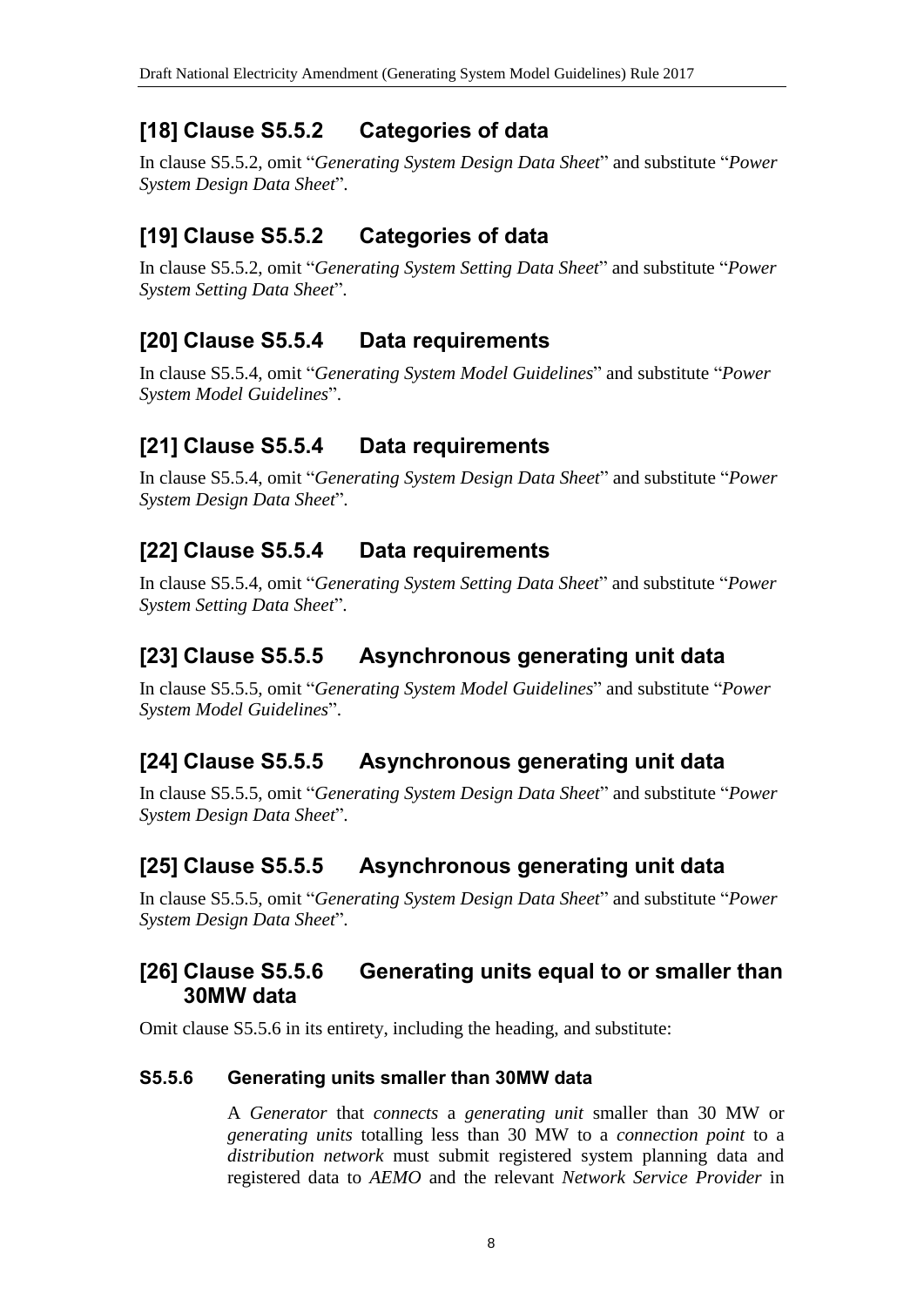accordance with the requirements specified in the *Power System Model Guidelines*, *Power System Design Data Sheet* and *Power System Setting Data Sheet*.

Codes:

S = Standard Planning Data

 $D =$  Detailed Planning Data

R = Registered Data (R1 pre-*connection*, R2 post-*connection*)

#### **[27] Clause S5.5.7 Generating System Design Data Sheet, Generating System Setting Data Sheet and Generating System Model Guidelines**

Omit clause S5.5.7 in its entirety, including the heading, and substitute:

#### **S5.5.7 Power System Design Data Sheet, Power System Setting Data Sheet and Power System Model Guidelines**

- (a) *AEMO* must, subject to paragraphs (b) and (c), develop, *publish* and maintain, in accordance with the *Rules consultation procedures*:
	- (1) a *Power System Design Data Sheet* describing, for relevant *plant technologies*, *plant* design parameters including *plant* configurations, impedances, time constants, non-linearities, ratings and capabilities to be provided under clauses 3.11.5(b)(5), 3.11.9(g), 4.3.4(j), 5.2.5(b)(7), 5.3.9(b)(2), S5.2.4, S5.3.1 and this schedule 5.5;
	- (2) a *Power System Setting Data Sheet* describing, for relevant *power systems* and *control system* technologies, the *power system protection system* and *control system* functions and their settings, including configurations, gains, time constants, delays, deadbands, non-linearities and limits to be provided under clauses 3.11.5(b)(5), 3.11.9(g), 4.3.4(j), 5.2.5(b)(7), 5.3.9(b)(2), S5.2.4, S5.3.1 and this schedule 5.5; and
	- (3) *Power System Model Guidelines* describing, for relevant *power system* technologies at the *transmission system* and *distribution system* level, *AEMO's* requirements when developing mathematical models for *plant*, including the impact of their *control systems* and *protection systems* on *power system security* to be provided under clauses 3.11.5(b)(5), 3.11.9(g), 4.3.4(j), 5.2.5(b)(7), 5.3.9(b)(2), S5.2.4, S5.3.1 and this schedule 5.5.
- (b) When developing, *publishing* and maintaining the *Power System Model Guidelines*, the *Power System Design Data Sheet* and the *Power System Setting Data Sheet* under paragraph (a), *AEMO* must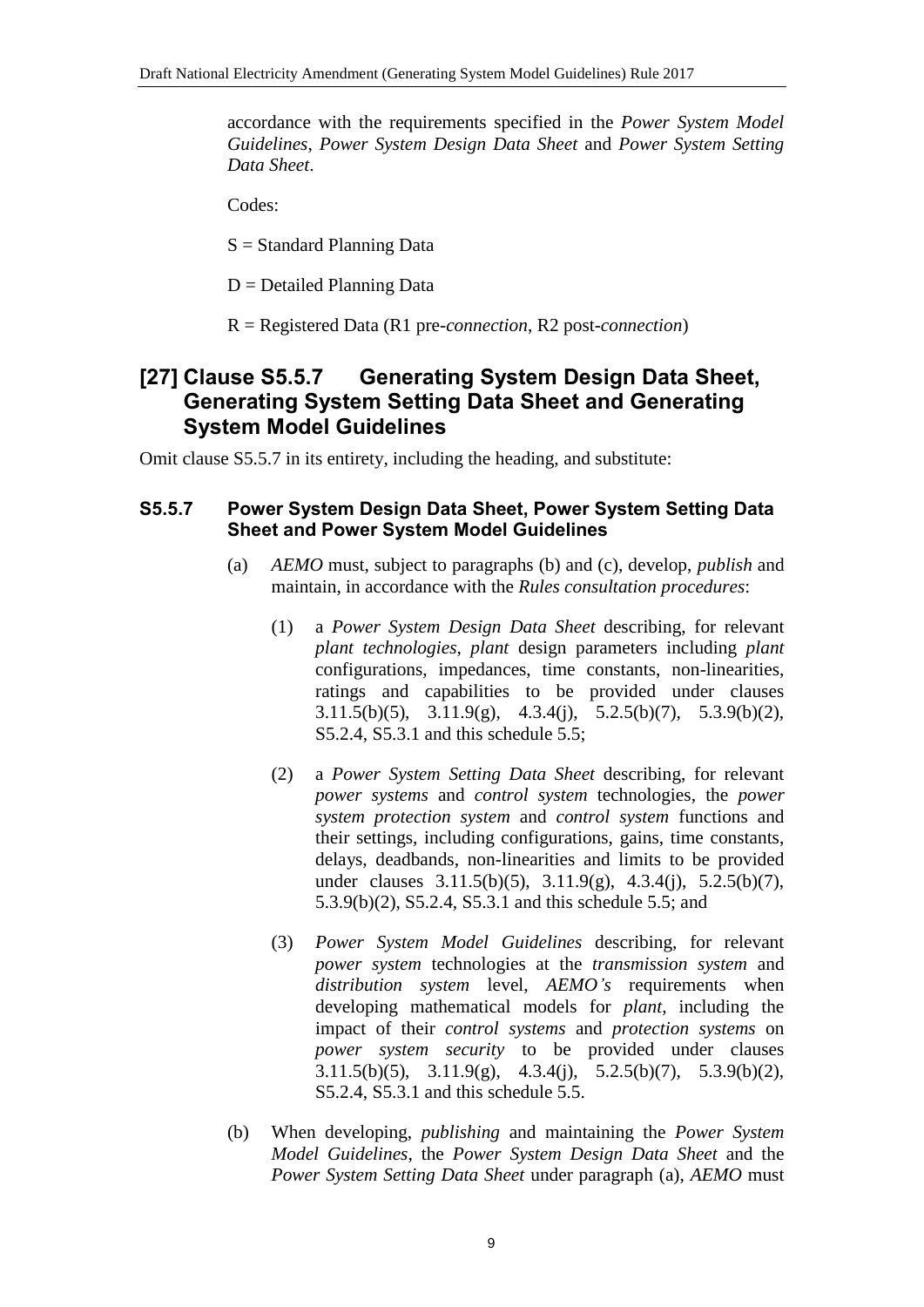have regard to the purpose of the *Power System Model Guidelines*, the *Power System Design Data Sheet* and the *Power System Setting Data Sheet*, which is to:

- (1) allow *plant* to be mathematically modelled by *AEMO* with sufficient accuracy to permit:
	- (i) the *power system* operating limits for ensuring *power system security* to be quantified with the lowest practical safety margins;
	- (ii) proposed *access standards* and *performance standards* to be assessed;
	- (iii) settings of *control systems* and *protection systems* of *plant* and *networks* to be assessed and quantified for maximum practical performance of the *power system*; and
	- (iv) the efficient procurement of *system restart ancillary services* and *network support and control ancillary services*; and
- (2) identify for each type of data its category in terms of clause S5.5.2.
- (b1) The *Power System Model Guidelines* must specify:
	- (1) the information, including the types of models, that:
		- (i) *Generators* must provide under clause 5.2.5(b)(7), clause 5.3.9, clause S5.2.4 and clause S5.5.6;
		- (ii) *Network Service Providers* must provide under clause 4.3.4(j);
		- (iii) *Network Users* must provide under clause S5.3.1(a1);
		- (iv) prospective *NSCAS* tenderers must provide under clause 3.11.5(b)(5); and
		- (v) prospective *SRAS Providers* must provide under clause 3.11.9(g);
	- (2) the model accuracy requirements that are applicable to each type of model provided , as well as the types of *generating systems* and *plant* that the model accuracy requirements apply to;
	- (3) when parties must provide information;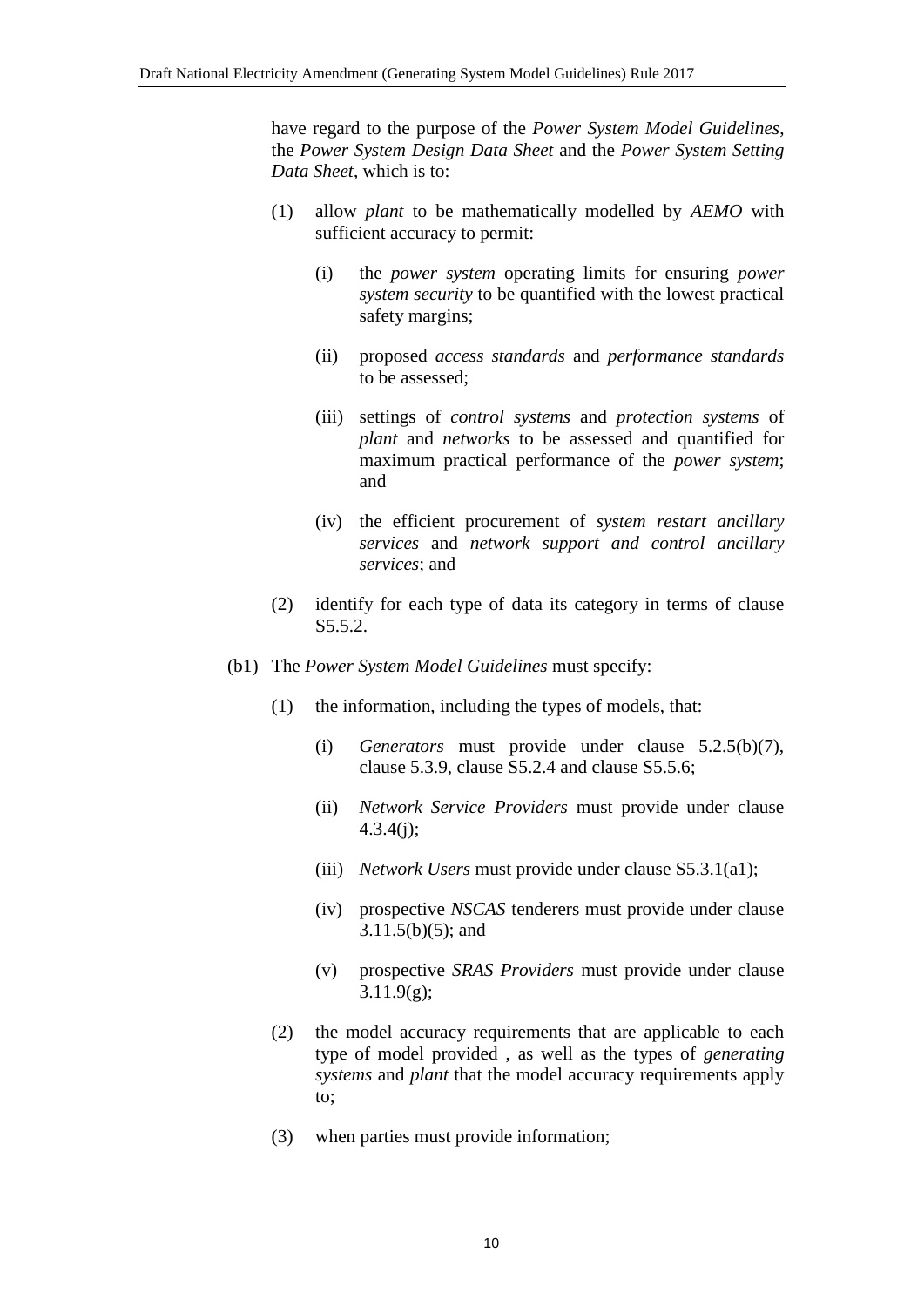- (4) the reasonable timeframes within which parties and *AEMO* must provide information to each other;
- (5) a process to be followed in circumstances where a person is unable to provide information required to be provided under clauses  $3.11.5(b)(5)$ ,  $3.11.9(g)$ ,  $4.3.4(i)$ ,  $5.2.5(b)(7)$ , 5.3.9(b)(2), S5.2.4, S5.3.1, S5.5.6, schedule 5.5 or as otherwise required by the *Power System Model Guidelines*;
- (6) guidance on the factors that *AEMO* will take into account when determining the circumstances under which *AEMO* will request information to be provided, including the *power system* conditions that necessitate the usage of a certain type of model in order to achieve the desired level of accuracy;
- (7) how information is to be provided to *AEMO*, including, for example:
	- (i) the format in which information must be provided;
	- (ii) whether *AEMO* will treat any of the information as *confidential information* under rule 8.6;
	- (iii) any material *AEMO* requires to assess the accuracy of information provided to it
- (c) In developing and amending the *Power System Model Guidelines*, the *Power System Design Data Sheet* and the *Power System Setting Data Sheet*, *AEMO* must:
	- (1) have regard to the reasonable costs of efficient compliance by *Registered Participants* with those guidelines and data sheets compared to the likely benefits from the use of the information provided under the guidelines and data sheets;
	- (2) use reasonable endeavours to accept a range of software simulation products and versions; and
	- (3) have regard to any requirements to protect the intellectual property and confidential information of third parties, including where those third parties are not *Registered Participants*.
- (d) *AEMO* may amend the *Power System Model Guidelines*, the *Power System Design Data Sheet* or the *Power System Setting Data Sheet*  from time to time.
- (e) Any person may submit a request (with written reasons) for *AEMO* to amend the *Power System Model Guidelines*, the *Power System Design Data Sheet* or the *Power System Setting Data Sheet* from time to time.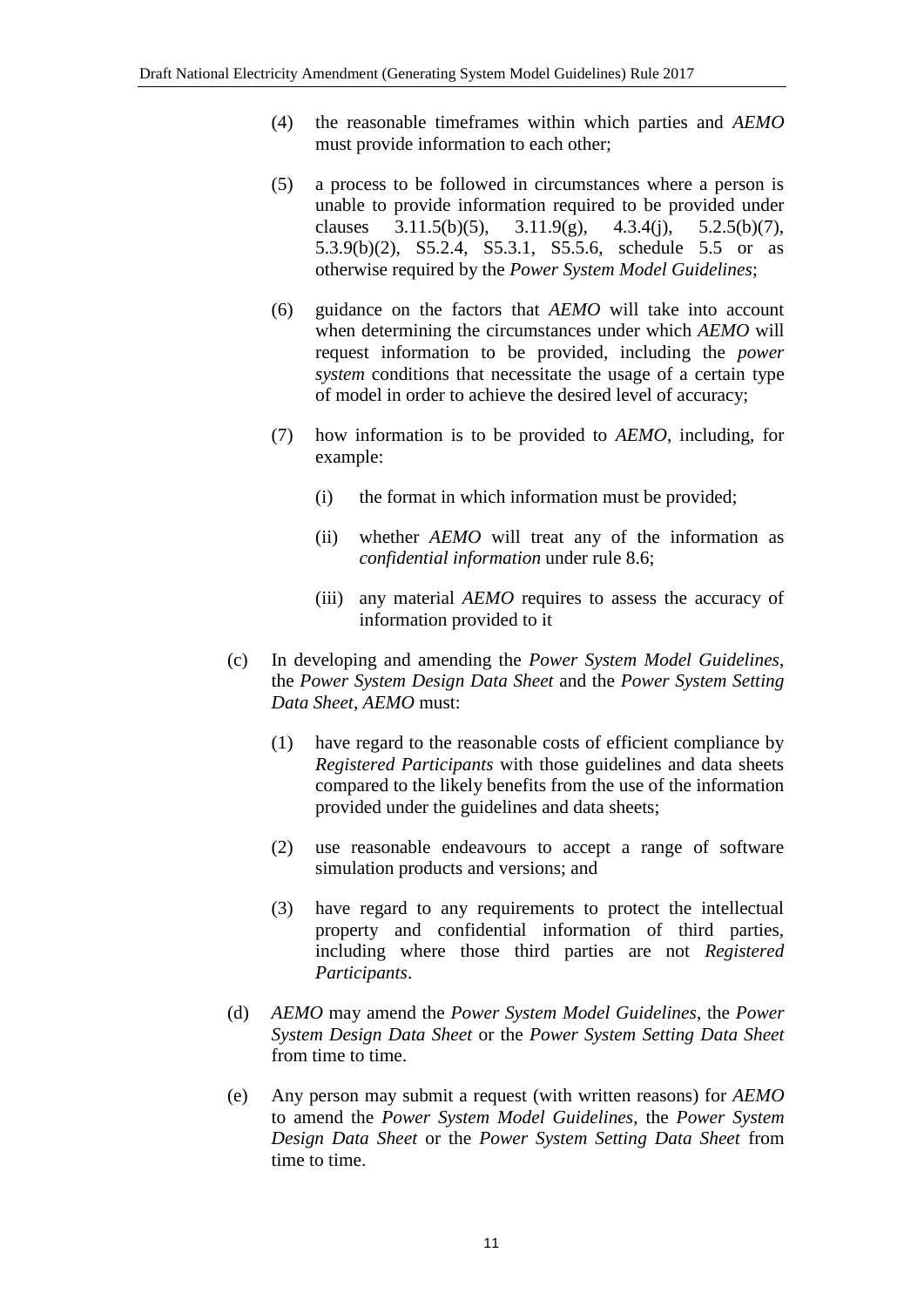- (f) In developing and amending the *Power System Model Guidelines*, the *Power System Design Data Sheet* or the *Power System Setting Data Sheet*, *AEMO* must, subject to paragraph (g), consult with *Registered Participants* and such other persons who, in *AEMO's* reasonable opinion have, or have identified themselves as having, an interest in the *Power System Model Guidelines*, in accordance with the *Rules consultation procedures*.
- (g) *AEMO* is not required to comply with the *Rules consultation procedures* when making minor or administrative amendments to the *Power System Model Guidelines*, the *Power System Design Data Sheet* or the *Power System Setting Data Sheet*.
- (h) *AEMO* may at the conclusion of the *Rules consultation procedures* under paragraph (f) or otherwise under paragraph (g), amend the relevant data sheet or guidelines (if necessary).

## **[28] Schedule 5.5.3 Network and plant technical data of equipment at or near connection point**

In the table in Schedule 5.5.3 under the heading "Circuits Connecting Embedded Generating Units to the Network", omit "*Generating System Model Guidelines*" and substitute "*Power System Model Guidelines*".

## **[29] Schedule 5.5.3 Network and plant technical data of equipment at or near connection point**

In the table in Schedule 5.5.3 under the heading "Circuits Connecting Embedded Generating Units to the Network", omit "*Generating System Design Data Sheet*" and substitute "*Power System Design Data Sheet*".

#### **[30] Schedule 5.5.3 Network and plant technical data of equipment at or near connection point**

In the table in Schedule 5.5.3 under the heading "Circuits Connecting Embedded Generating Units to the Network", omit "*Generating System Setting Data Sheet*" and substitute "*Power System Setting Data Sheet*".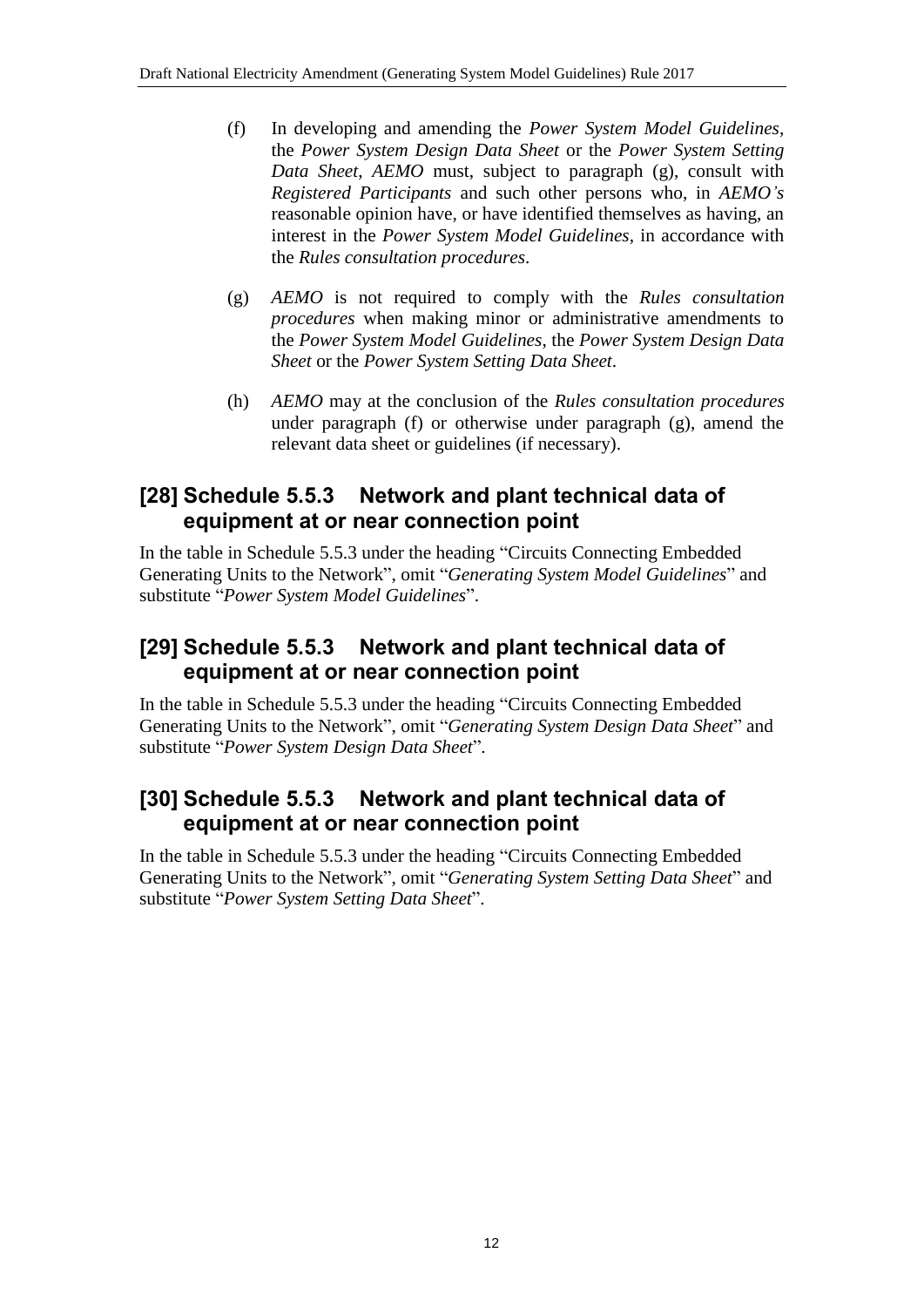### <span id="page-12-0"></span>**Schedule 4 Amendment to the National Electricity Rules**

[\(Clause 6\)](#page-1-3)

# **[1] Chapter 10 Omitted Definitions**

In Chapter 10, omit the definitions of "*Generating System Design Data Sheet*", "*Generating System Model Guidelines*" and "*Generating System Setting Data Sheet*".

# **[2] Chapter 10 New Definitions**

In Chapter 10, insert the following new definitions in alphabetical order:

#### *Power System Design Data Sheet*

The data sheet *published* by *AEMO* under clause S5.5.7(a)(1).

#### *Power System Model Guidelines*

The guidelines *published* by *AEMO* under clause S5.5.7(a)(3).

#### *Power System Setting Data Sheet*

The data sheet *published* by *AEMO* under clause S5.5.7(a)(2).